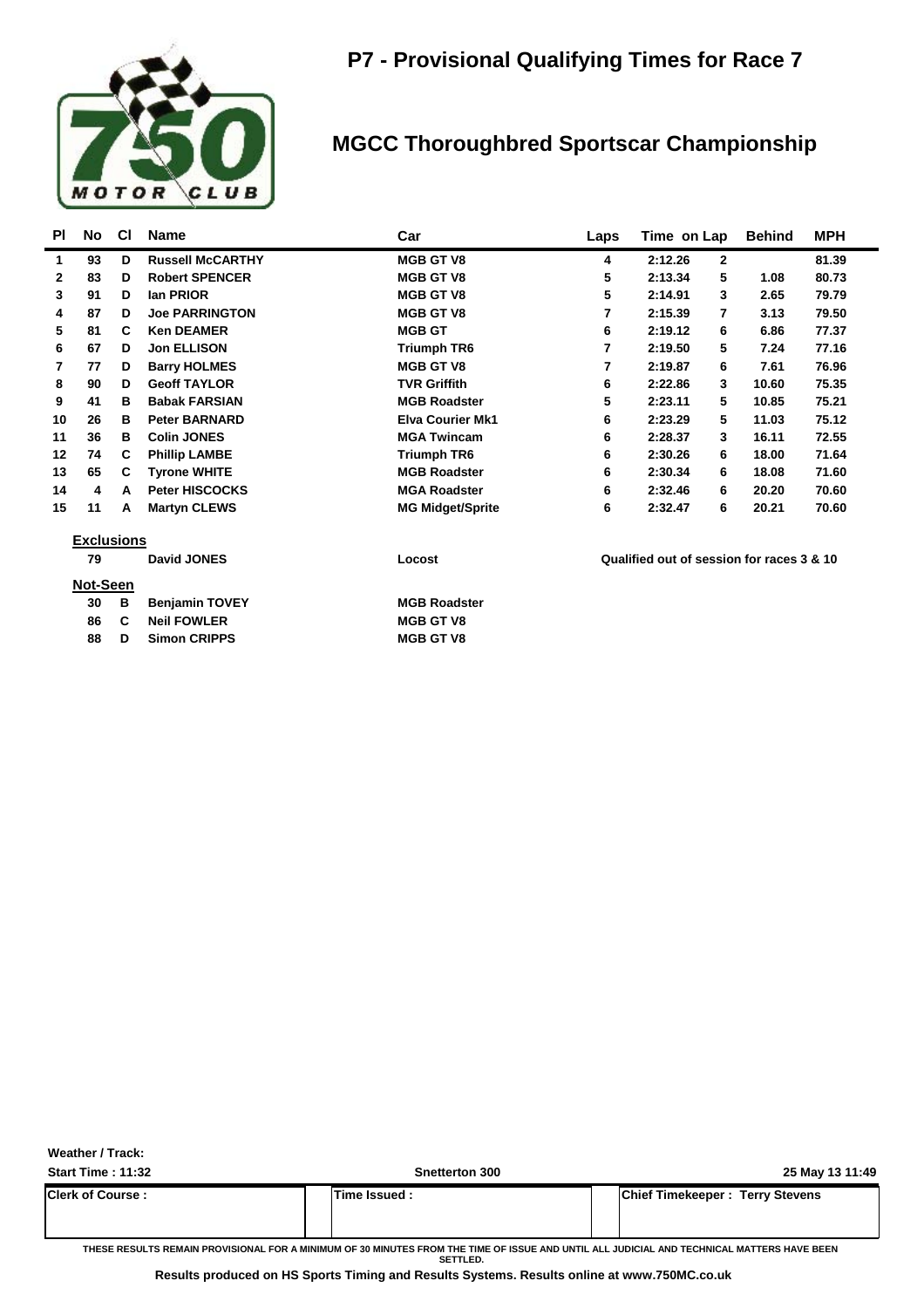## **MGCC Thoroughbred Sportscar Championship**

### **LAP TIMES - P7 - Provisional Qualifying Times for Race 7**

| $\overline{\mathbf{4}}$ |                       | <b>Peter HISCOCKS</b> |                                                           |  |  |  |  |                                                                          |   |                |                   |  |
|-------------------------|-----------------------|-----------------------|-----------------------------------------------------------|--|--|--|--|--------------------------------------------------------------------------|---|----------------|-------------------|--|
|                         | $1 \quad \Box$        |                       | 3:26.94  2:38.01  2:35.66  2:33.74  2:34.09  2:32.46      |  |  |  |  | Lap 1 2 3 4 5 6 7 8                                                      |   | 9              | $-10$             |  |
| 11                      |                       | <b>Martyn CLEWS</b>   |                                                           |  |  |  |  |                                                                          |   |                |                   |  |
|                         | Lap                   |                       |                                                           |  |  |  |  | $1 \qquad 2 \qquad 3 \qquad 4 \qquad 5 \qquad 6 \qquad 7 \qquad 8$       |   | $9^{\circ}$    | 10                |  |
|                         | $1 \quad \Box$        |                       | 3:20.78 2:38.02 2:36.57 2:40.65 2:33.54 2:32.47           |  |  |  |  |                                                                          |   |                |                   |  |
| 26                      |                       | <b>Peter BARNARD</b>  |                                                           |  |  |  |  |                                                                          |   |                |                   |  |
|                         |                       |                       |                                                           |  |  |  |  | Lap 1 2 3 4 5 6 7                                                        | 8 | 9              | 10                |  |
|                         |                       |                       | 1 3:55.02 2:32.54 2:26.50 2:24.54 2:23.29 2:24.13         |  |  |  |  |                                                                          |   |                |                   |  |
| 36                      |                       | <b>Colin JONES</b>    |                                                           |  |  |  |  |                                                                          |   |                |                   |  |
|                         |                       |                       | Lap 1 2 3 4 5 6                                           |  |  |  |  | $7 \pm 1$                                                                | 8 | $\overline{9}$ | 10 <sub>1</sub>   |  |
|                         |                       |                       | 1 3:11.13 2:30.67 2:28.37 2:29.67 2:29.32 2:30.40         |  |  |  |  |                                                                          |   |                |                   |  |
| 41                      |                       | <b>Babak FARSIAN</b>  |                                                           |  |  |  |  |                                                                          |   |                |                   |  |
|                         |                       |                       |                                                           |  |  |  |  | Lap 1 2 3 4 5 6 7                                                        | 8 | $9^{\circ}$    | 10                |  |
|                         |                       |                       | 1 2:56.74 2:24.99 2:24.43 2:23.52 2:23.11                 |  |  |  |  |                                                                          |   |                |                   |  |
| 65                      |                       | <b>Tyrone WHITE</b>   |                                                           |  |  |  |  |                                                                          |   |                |                   |  |
|                         |                       |                       |                                                           |  |  |  |  | Lap 1 2 3 4 5 6 7 8                                                      |   | $\overline{9}$ | $\overline{10}$   |  |
|                         |                       |                       | 1 3:12.33 2:35.04 2:32.68 2:32.56 2:31.34 2:30.34         |  |  |  |  |                                                                          |   |                |                   |  |
| 67                      |                       | <b>Jon ELLISON</b>    |                                                           |  |  |  |  |                                                                          |   |                |                   |  |
|                         |                       |                       | Lap 1 2 3 4 5 6 7                                         |  |  |  |  |                                                                          | 8 | 9              | 10                |  |
|                         |                       |                       | 1 2:47.01 2:27.44 2:23.16 2:21.99 2:19.50 2:19.51 2:21.02 |  |  |  |  |                                                                          |   |                |                   |  |
| 74                      |                       | <b>Phillip LAMBE</b>  |                                                           |  |  |  |  |                                                                          |   |                |                   |  |
|                         | $1 \quad \Box$        |                       | 3:16.08  2:32.62  2:31.91  2:31.62  2:31.40  2:30.26      |  |  |  |  | Lap 1 2 3 4 5 6 7                                                        | 8 | $9^{\circ}$    | 10 <sub>1</sub>   |  |
|                         |                       |                       |                                                           |  |  |  |  |                                                                          |   |                |                   |  |
| 77                      |                       | <b>Barry HOLMES</b>   |                                                           |  |  |  |  |                                                                          |   |                |                   |  |
|                         |                       | Lap 1                 |                                                           |  |  |  |  | 2 3 4 5 6 7<br>1 2:48.42 2:26.82 2:24.19 2:21.54 2:20.50 2:19.87 2:22.30 | 8 | $9^{\circ}$    | $\blacksquare$ 10 |  |
| 79                      |                       | <b>David JONES</b>    |                                                           |  |  |  |  |                                                                          |   |                |                   |  |
|                         |                       |                       |                                                           |  |  |  |  | Lap 1 2 3 4 5 6 7 8 9                                                    |   |                | $\sim$ 10         |  |
|                         |                       | 1 3:30.78 2:44.72     |                                                           |  |  |  |  |                                                                          |   |                |                   |  |
| 81                      |                       | <b>Ken DEAMER</b>     |                                                           |  |  |  |  |                                                                          |   |                |                   |  |
|                         |                       |                       |                                                           |  |  |  |  | Lap 1 2 3 4 5 6 7 8                                                      |   | $\overline{9}$ | 10                |  |
|                         |                       |                       | 1 2:50.17 2:24.09 2:22.02 2:21.88 2:20.17 2:19.12         |  |  |  |  |                                                                          |   |                |                   |  |
| 83                      | <b>Robert SPENCER</b> |                       |                                                           |  |  |  |  |                                                                          |   |                |                   |  |
|                         |                       |                       |                                                           |  |  |  |  | Lap 1 2 3 4 5 6 7 8                                                      |   | 9              | 10                |  |
|                         |                       |                       | 1 2:39.82 2:16.20 2:16.47 2:14.23 2:13.34                 |  |  |  |  |                                                                          |   |                |                   |  |
| 87                      | <b>Joe PARRINGTON</b> |                       |                                                           |  |  |  |  |                                                                          |   |                |                   |  |
|                         |                       |                       |                                                           |  |  |  |  | Lap 1 2 3 4 5 6 7 8                                                      |   | $9^{\circ}$    | $\sim$ 10         |  |
|                         |                       |                       | 1 3:01.56 2:18.10 2:17.64 2:18.60 2:17.23 2:17.27 2:15.39 |  |  |  |  |                                                                          |   |                |                   |  |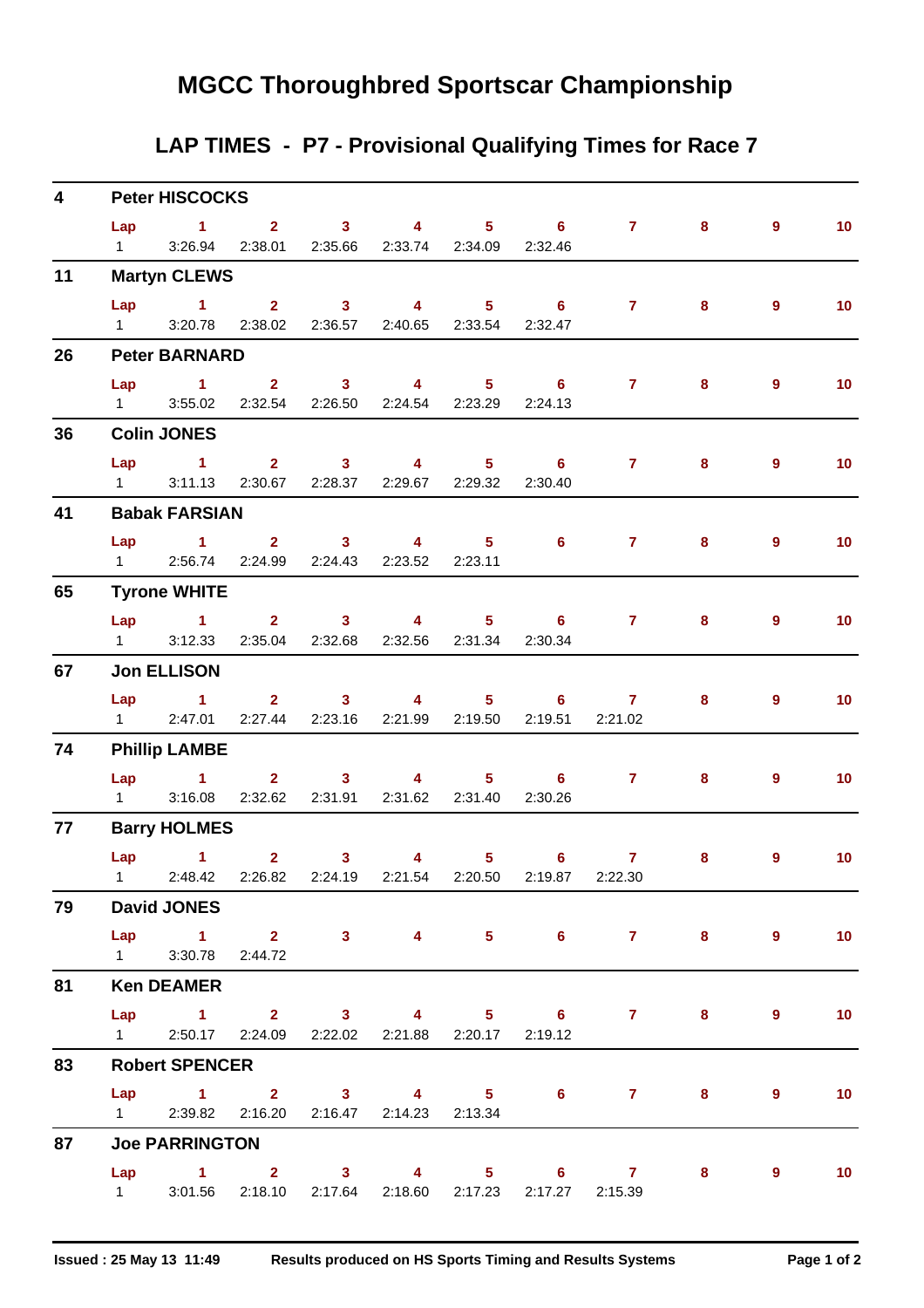| 90 | <b>Geoff TAYLOR</b> |                         |                           |              |              |              |              |   |   |   |    |  |  |  |
|----|---------------------|-------------------------|---------------------------|--------------|--------------|--------------|--------------|---|---|---|----|--|--|--|
|    | Lap<br>1            | 2:43.28                 | $\mathbf{2}$<br>2:23.36   | 3<br>2:22.86 | 4<br>2:22.93 | 5<br>3:35.09 | 6<br>2:36.93 | 7 | 8 | 9 | 10 |  |  |  |
| 91 |                     | lan PRIOR               |                           |              |              |              |              |   |   |   |    |  |  |  |
|    | Lap<br>1            | 2:47.40                 | $\overline{2}$<br>2:15.07 | 3<br>2:14.91 | 4<br>2:15.32 | 5<br>2:15.05 | 6            | 7 | 8 | 9 | 10 |  |  |  |
| 93 |                     | <b>Russell McCARTHY</b> |                           |              |              |              |              |   |   |   |    |  |  |  |
|    | Lap                 |                         | $\overline{2}$            | 3            | 4            | 5            | 6            | 7 | 8 | 9 | 10 |  |  |  |
|    | 1                   | 2:57.40                 | 2:12.26                   | 2:12.72      | 2:12.96      |              |              |   |   |   |    |  |  |  |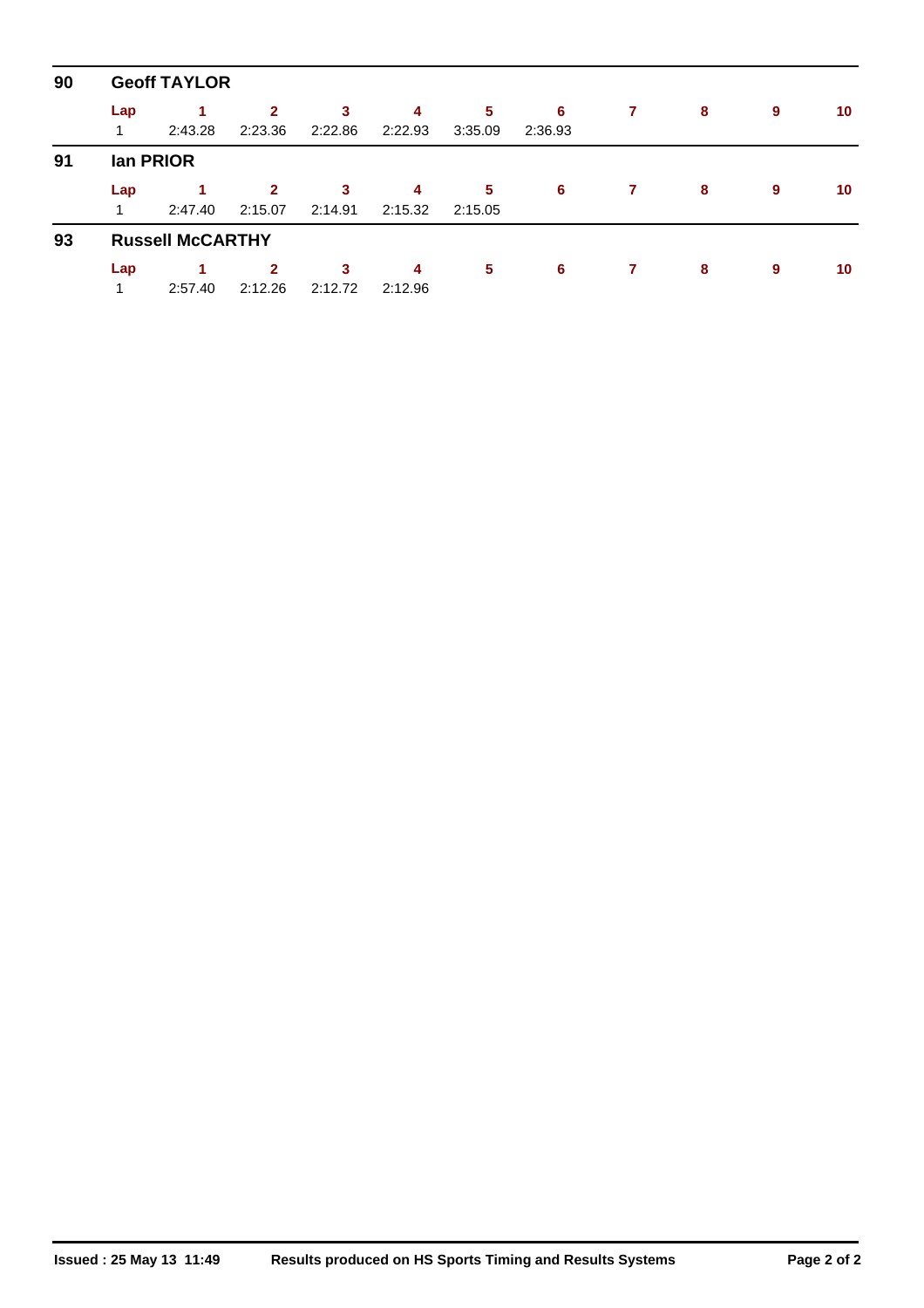

# **RACE GRI**

# **MGCC Thoroughbred Sportscar Championship**

**Race 7**

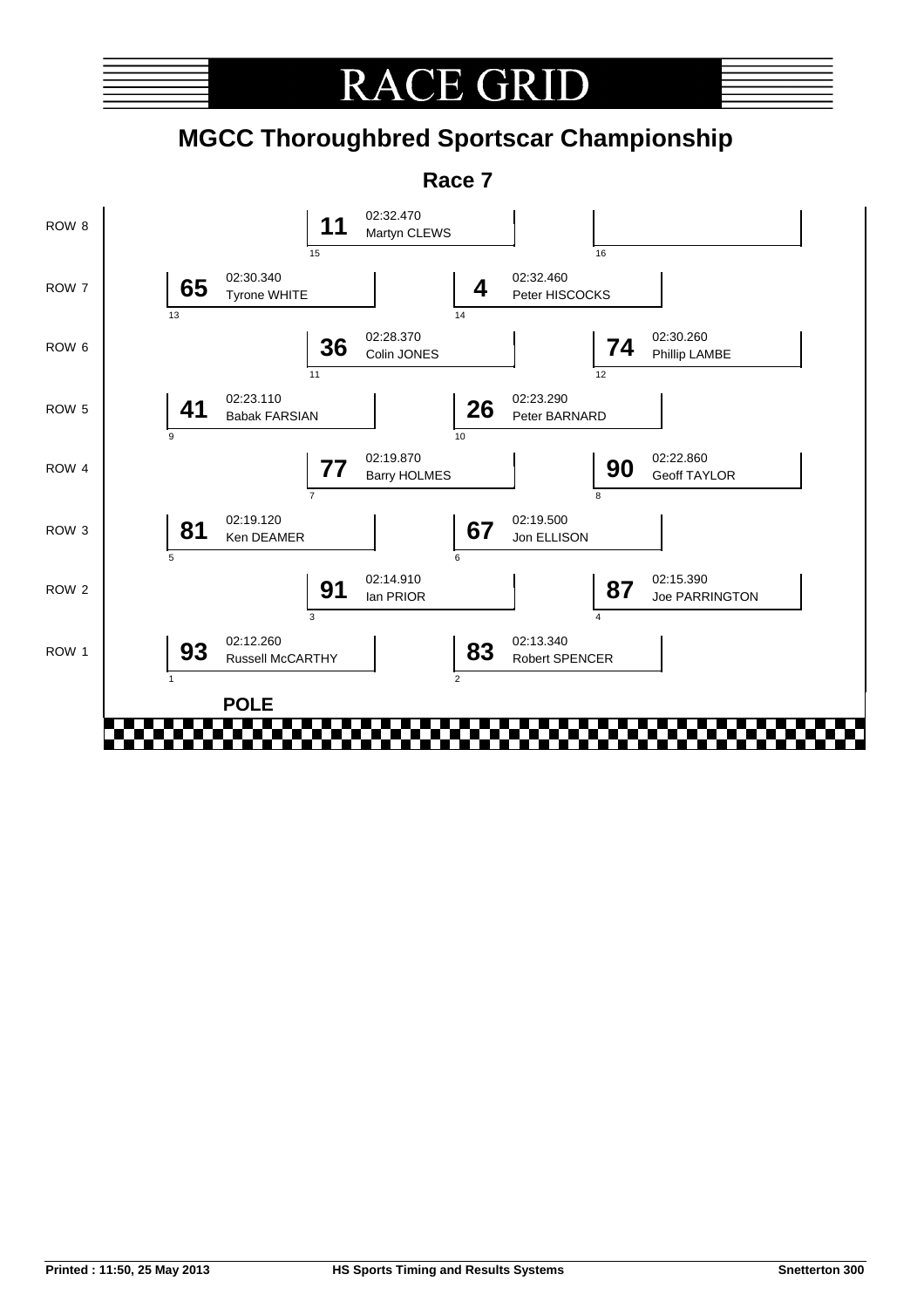

#### **MGCC Thoroughbred Sportscar Championship**

| PI           | No                    | <b>CI</b> | <b>Name</b>             | Car                     | Laps | Time     | Behind         | MPH Best Lap on MPH |   |       |
|--------------|-----------------------|-----------|-------------------------|-------------------------|------|----------|----------------|---------------------|---|-------|
| 1            | 93                    | D         | <b>Russell McCARTHY</b> | <b>MGB GT V8</b>        | 8    | 17:51.00 |                | 80.40 2:11.48       | 3 | 81.87 |
| $\mathbf{2}$ | 83                    | D         | <b>Robert SPENCER</b>   | <b>MGB GT V8</b>        | 8    | 17:51.90 | 0.90           | 80.34 2:12.20       | 6 | 81.42 |
| 3            | 87                    | D         | <b>Joe PARRINGTON</b>   | <b>MGB GT V8</b>        | 8    | 18:02.79 | 11.79          | 79.53 2:12.95       | 7 | 80.96 |
| 4            | 86                    | C         | <b>Neil FOWLER</b>      | <b>MGB GT V8</b>        | 8    | 18:39.61 | 48.61          | 76.91 2:16.64       | 5 | 78.78 |
| 5            | 81                    | C         | <b>Ken DEAMER</b>       | <b>MGB GT</b>           | 8    | 18:40.66 | 49.66          | 76.84 2:18.05       | 8 | 77.97 |
| 6            | 67                    | D         | <b>Jon ELLISON</b>      | <b>Triumph TR6</b>      | 8    | 18:56.24 | 1:05.24        | 75.79 2:19.95       | 5 | 76.91 |
| 7            | 77                    | D         | <b>Barry HOLMES</b>     | <b>MGB GT V8</b>        | 8    | 18:59.10 | 1:08.10        | 75.60 2:18.97       | 4 | 77.46 |
| 8            | 26                    | в         | <b>Peter BARNARD</b>    | <b>Elva Courier Mk1</b> | 8    | 19:06.90 | 1:15.90        | 75.08 2:20.36       | 4 | 76.69 |
| 9            | 90                    | D         | <b>Geoff TAYLOR</b>     | <b>TVR Griffith</b>     | 8    | 19:18.14 | 1:27.14        | 74.35 2:19.61       | 4 | 77.10 |
| 10           | 41                    | в         | <b>Babak FARSIAN</b>    | <b>MGB Roadster</b>     | 8    | 19:36.25 | 1:45.25        | 73.21 2:22.99       | 5 | 75.28 |
| 11           | 36                    | в         | <b>Colin JONES</b>      | <b>MGA Twincam</b>      | 8    | 20:06.17 | 2:15.17        | 71.39 2:28.10       | 8 | 72.68 |
| 12           | 74                    | C         | <b>Phillip LAMBE</b>    | <b>Triumph TR6</b>      | 7    | 18:04.10 | 1 Lap          | 69.50 2:32.27       | 2 | 70.69 |
| 13           | 65                    | C         | <b>Tyrone WHITE</b>     | <b>MGB Roadster</b>     | 7    | 18:14.63 | 1 Lap          | 68.83 2:32.97       | 5 | 70.37 |
| 14           | 4                     | A         | <b>Peter HISCOCKS</b>   | <b>MGA Roadster</b>     | 7    | 18:16.53 | 1 Lap          | 68.71 2:32.79       | 5 | 70.45 |
|              | <b>Not-Classified</b> |           |                         |                         |      |          |                |                     |   |       |
|              | 11                    | A         | <b>Martyn CLEWS</b>     | <b>MG Midget/Sprite</b> | 0    |          | <b>Starter</b> |                     |   |       |
|              | <b>Non-Starters</b>   |           |                         |                         |      |          |                |                     |   |       |
|              | 91                    | D         | lan PRIOR               | <b>MGB GT V8</b>        |      |          |                |                     |   |       |
|              | <b>Fastest Lap</b>    |           |                         |                         |      |          |                |                     |   |       |
|              | 93                    | D         | <b>Russell McCARTHY</b> | <b>MGB GT V8</b>        |      |          |                | 2:11.48             | 3 | 81.87 |
|              | 86                    | C         | <b>Neil FOWLER</b>      | <b>MGB GT V8</b>        |      |          |                | 2:16.64             | 5 | 78.78 |
|              | 26                    | в         | <b>Peter BARNARD</b>    | <b>Elva Courier Mk1</b> |      |          |                | 2:20.36             | 4 | 76.69 |
|              | 4                     | A         | <b>Peter HISCOCKS</b>   | <b>MGA Roadster</b>     |      |          |                | 2:32.79             | 5 | 70.45 |
|              |                       |           |                         |                         |      |          |                |                     |   |       |

**Weather / Track:** Bright / Dry

**Start Time : 15:53 Snetterton 300 25 May 13 16:12 Clerk of Course : Time Issued : Chief Timekeeper : Terry Stevens**

**THESE RESULTS REMAIN PROVISIONAL FOR A MINIMUM OF 30 MINUTES FROM THE TIME OF ISSUE AND UNTIL ALL JUDICIAL AND TECHNICAL MATTERS HAVE BEEN SETTLED.**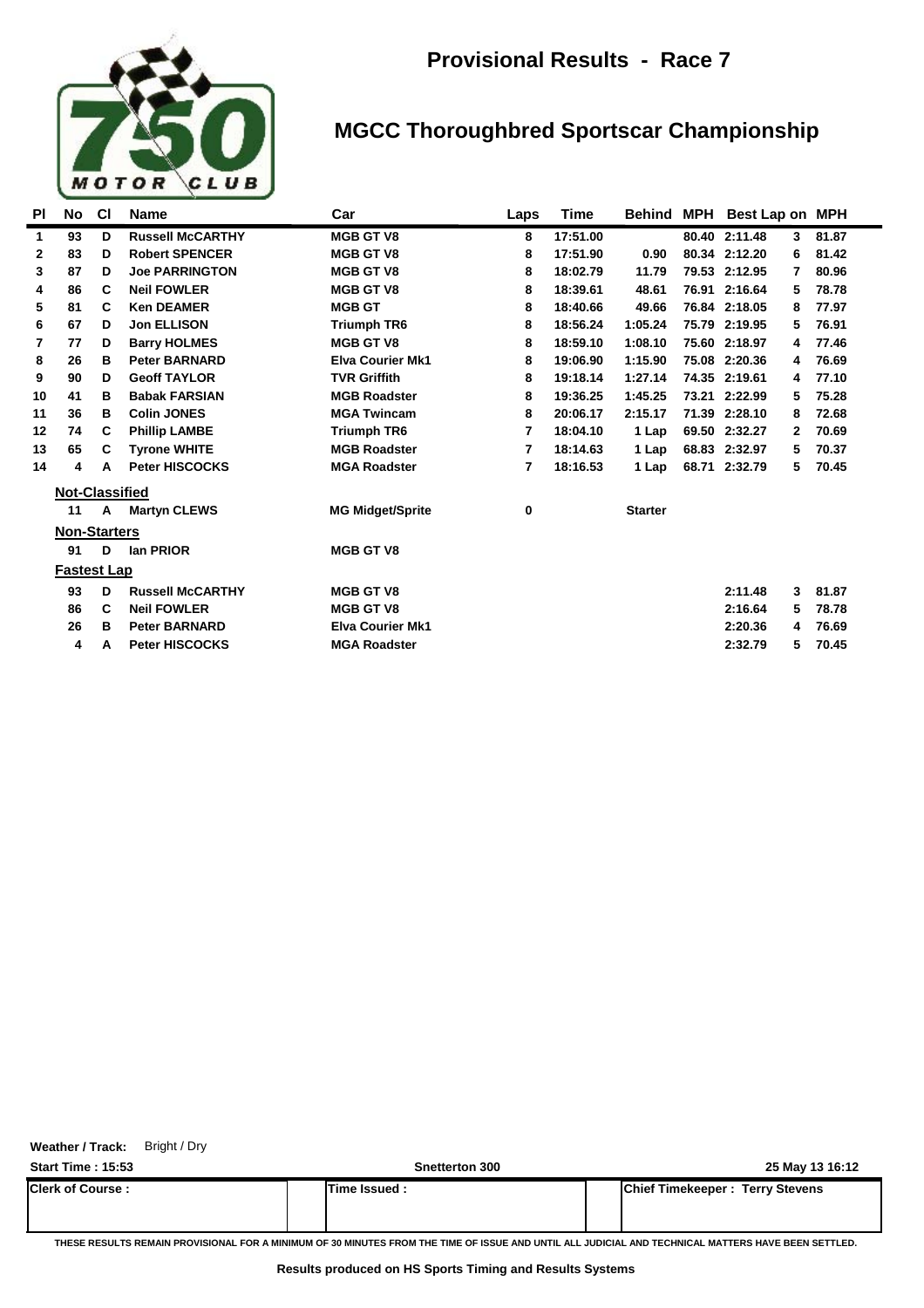# Lap Chart MGCC Thoroughbred Sportscar Championship - Race 7

|    | Lap 1      |     | Lap 2      |      | Lap 3      |     | Lap 4       |    | Lap <sub>5</sub> |    | Lap 6       |    | Lap 7          |     | Lap 8          |     | Lap 9 |    | Lap <sub>10</sub> |  |
|----|------------|-----|------------|------|------------|-----|-------------|----|------------------|----|-------------|----|----------------|-----|----------------|-----|-------|----|-------------------|--|
| No | Time       | No. | Time       | No l | Time       | No. | Time        | No | Time             | No | Time        | No | Time           | No. | Time           | No. | Time  | No | Time              |  |
|    | 83 2:20.17 |     | 83 4:33.53 |      | 83 6:46.19 |     | 83 8:59.62  |    | 83 11:12.28      |    | 83 13:24.48 |    | 83 15:37.24    |     | 93 17:51.00    |     |       |    |                   |  |
|    | 87 2:21.40 |     | 87 4:34.95 |      | 93 6:48.79 |     | 93 9:00.39  |    | 93 11:12.71      |    | 93 13:24.95 |    | 93 15:37.52    |     | 83 17:51.90    |     |       |    |                   |  |
|    | 93 2:25.63 |     | 93 4:37.31 |      | 87 6:51.39 |     | 87 9:07.18  |    | 87 11:21.44      |    | 87 13:34.53 |    | 65 15:40.63 *1 |     | 87 18:02.79    |     |       |    |                   |  |
|    | 81 2:26.84 |     | 81 4:46.37 |      | 81 7:05.43 |     | 81 9:25.18  |    | 81 11:44.91      |    | 81 14:03.56 |    | 4 15:43.02 *1  |     | 74 18:04.10 *1 |     |       |    |                   |  |
|    | 77 2:29.63 |     | 77 4:48.95 |      | 67 7:10.85 |     | 86 9:32.02  |    | 86 11:48.66      |    | 86 14:06.12 |    | 87 15:47.48    |     | 65 18:14.63 *1 |     |       |    |                   |  |
|    | 67 2:30.02 |     | 67 4:50.27 |      | 86 7:14.18 |     | 67 9:32.36  |    | 67 11:52.31      |    | 77 14:14.31 |    | 81 16:22.61    |     | 4 18:16.53 *1  |     |       |    |                   |  |
|    | 41 2:31.08 |     | 41 4:54.40 |      | 77 7:14.89 |     | 77 9:33.86  |    | 77 11:53.09      |    | 67 14:14.44 |    | 86 16:22.81    |     | 86 18:39.61    |     |       |    |                   |  |
|    | 26 2:32.55 |     | 26 4:55.07 |      | 26 7:17.21 |     | 26 9:37.57  |    | 26 12:00.39      |    | 26 14:23.39 |    | 67 16:36.14    |     | 81 18:40.66    |     |       |    |                   |  |
|    | 86 2:34.76 |     | 86 4:57.28 |      | 41 7:18.01 |     | 41 9:42.30  |    | 41 12:05.29      |    | 90 14:32.43 |    | 77 16:37.42    |     | 67 18:56.24    |     |       |    |                   |  |
|    | 36 2:38.27 |     | 36 5:08.06 |      | 90 7:31.65 |     | 90 9:51.26  |    | 90 12:11.18      |    | 41 14:44.73 |    | 26 16:45.43    |     | 77 18:59.10    |     |       |    |                   |  |
|    | 74 2:41.48 |     | 90 5:09.37 |      | 36 7:37.30 |     | 36 10:08.40 |    | 36 12:39.11      |    | 36 15:08.51 |    | 90 16:54.75    |     | 26 19:06.90    |     |       |    |                   |  |
|    | 90 2:45.94 |     | 74 5:13.75 |      | 74 7:47.70 |     | 74 10:20.95 |    | 74 12:55.91      |    | 74 15:29.37 |    | 41 17:09.56    |     | 90 19:18.14    |     |       |    |                   |  |
|    | 65 2:49.71 |     | 65 5:25.17 |      | 65 7:59.34 |     | 65 10:33.93 |    | 65 13:06.90      |    |             |    | 36 17:38.07    |     | 41 19:36.25    |     |       |    |                   |  |
|    | 4 2:52.17  |     | 4 5:28.81  |      | 4 8:02.70  |     | 4 10:36.18  |    | 4 13:08.97       |    |             |    |                |     | 36 20:06.17    |     |       |    |                   |  |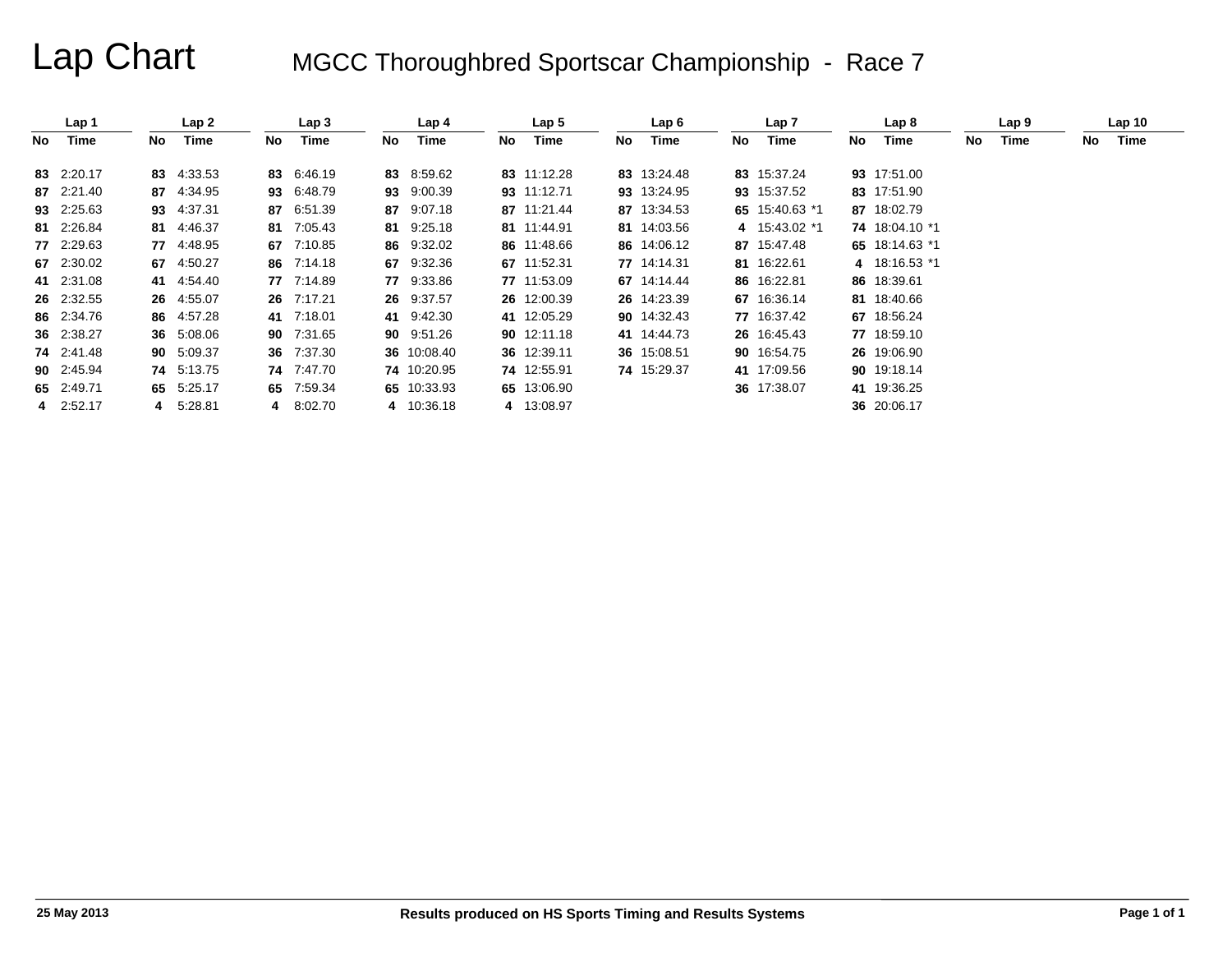#### **LAP TIMES - Race 7**

| $\overline{\mathbf{4}}$ |     | <b>Peter HISCOCKS</b> |                                                                   |  |  |                                                                   |                |                 |
|-------------------------|-----|-----------------------|-------------------------------------------------------------------|--|--|-------------------------------------------------------------------|----------------|-----------------|
|                         |     |                       |                                                                   |  |  | Lap 1 2 3 4 5 6 7 8                                               | $9^{\circ}$    | 10              |
|                         |     |                       | 1 2:52.17 2:36.64 2:33.89 2:33.48 2:32.79 2:34.05 2:33.51         |  |  |                                                                   |                |                 |
| 26                      |     | <b>Peter BARNARD</b>  |                                                                   |  |  |                                                                   |                |                 |
|                         | Lap |                       |                                                                   |  |  | 1 2 3 4 5 6 7 8                                                   | $9^{\circ}$    | 10 <sub>1</sub> |
|                         |     |                       | 1 2:32.55 2:22.52 2:22.14 2:20.36 2:22.82 2:23.00 2:22.04 2:21.47 |  |  |                                                                   |                |                 |
| 36                      |     | <b>Colin JONES</b>    |                                                                   |  |  |                                                                   |                |                 |
|                         |     |                       |                                                                   |  |  | Lap 1 2 3 4 5 6 7 8                                               | $9^{\circ}$    | 10              |
|                         |     |                       | 1 2:38.27 2:29.79 2:29.24 2:31.10 2:30.71 2:29.40 2:29.56 2:28.10 |  |  |                                                                   |                |                 |
| 41                      |     | <b>Babak FARSIAN</b>  |                                                                   |  |  |                                                                   |                |                 |
|                         |     |                       |                                                                   |  |  | Lap 1 2 3 4 5 6 7 8                                               | 9              | 10              |
|                         |     |                       | 1 2:31.08 2:23.32 2:23.61 2:24.29 2:22.99 2:39.44 2:24.83 2:26.69 |  |  |                                                                   |                |                 |
| 65                      |     | <b>Tyrone WHITE</b>   |                                                                   |  |  |                                                                   |                |                 |
|                         |     |                       |                                                                   |  |  | Lap 1 2 3 4 5 6 7 8                                               | $\overline{9}$ | 10              |
|                         |     |                       | 1 2:49.71 2:35.46 2:34.17 2:34.59 2:32.97 2:33.73 2:34.00         |  |  |                                                                   |                |                 |
| 67                      |     | <b>Jon ELLISON</b>    |                                                                   |  |  |                                                                   |                |                 |
|                         |     |                       |                                                                   |  |  | Lap 1 2 3 4 5 6 7 8                                               | - 9            | 10 <sub>1</sub> |
|                         |     |                       | 1 2:30.02 2:20.25 2:20.58 2:21.51 2:19.95 2:22.13 2:21.70 2:20.10 |  |  |                                                                   |                |                 |
| 74                      |     | <b>Phillip LAMBE</b>  |                                                                   |  |  |                                                                   |                |                 |
|                         |     |                       | Lap 1 2 3 4 5 6 7 8                                               |  |  |                                                                   | $\overline{9}$ | 10 <sub>1</sub> |
|                         |     |                       | 1 2:41.48 2:32.27 2:33.95 2:33.25 2:34.96 2:33.46 2:34.73         |  |  |                                                                   |                |                 |
| 77                      |     | <b>Barry HOLMES</b>   |                                                                   |  |  |                                                                   |                |                 |
|                         |     |                       |                                                                   |  |  | Lap 1 2 3 4 5 6 7 8                                               | 9              | 10 <sub>1</sub> |
|                         |     |                       | 1 2:29.63 2:19.32 2:25.94 2:18.97 2:19.23 2:21.22 2:23.11 2:21.68 |  |  |                                                                   |                |                 |
| 81                      |     | <b>Ken DEAMER</b>     |                                                                   |  |  |                                                                   |                |                 |
|                         |     | Lap 1                 |                                                                   |  |  | $2 \qquad 3 \qquad 4 \qquad 5 \qquad 6 \qquad 7 \qquad 8$         | $\overline{9}$ | 10              |
|                         |     |                       |                                                                   |  |  | 1 2:26.84 2:19.53 2:19.06 2:19.75 2:19.73 2:18.65 2:19.05 2:18.05 |                |                 |
| 83                      |     | <b>Robert SPENCER</b> |                                                                   |  |  |                                                                   |                |                 |
|                         |     |                       |                                                                   |  |  | Lap 1 2 3 4 5 6 7 8                                               | $\overline{9}$ | $\sim$ 10       |
|                         |     |                       | 1 2:20.17 2:13.36 2:12.66 2:13.43 2:12.66 2:12.20 2:12.76 2:14.66 |  |  |                                                                   |                |                 |
| 86                      |     | <b>Neil FOWLER</b>    |                                                                   |  |  |                                                                   |                |                 |
|                         |     |                       |                                                                   |  |  | Lap 1 2 3 4 5 6 7 8                                               | $\overline{9}$ | 10              |
|                         |     |                       | 1 2:34.76 2:22.52 2:16.90 2:17.84 2:16.64 2:17.46 2:16.69 2:16.80 |  |  |                                                                   |                |                 |
| 87                      |     | <b>Joe PARRINGTON</b> |                                                                   |  |  |                                                                   |                |                 |
|                         |     |                       |                                                                   |  |  | Lap 1 2 3 4 5 6 7 8                                               | $\overline{9}$ | 10              |
|                         |     |                       | 1 2:21.40 2:13.55 2:16.44 2:15.79 2:14.26 2:13.09 2:12.95 2:15.31 |  |  |                                                                   |                |                 |
| 90                      |     | <b>Geoff TAYLOR</b>   |                                                                   |  |  |                                                                   |                |                 |
|                         |     |                       |                                                                   |  |  | Lap 1 2 3 4 5 6 7 8 9                                             |                | 10              |
|                         |     |                       | 1 2:45.94 2:23.43 2:22.28 2:19.61 2:19.92 2:21.25 2:22.32 2:23.39 |  |  |                                                                   |                |                 |